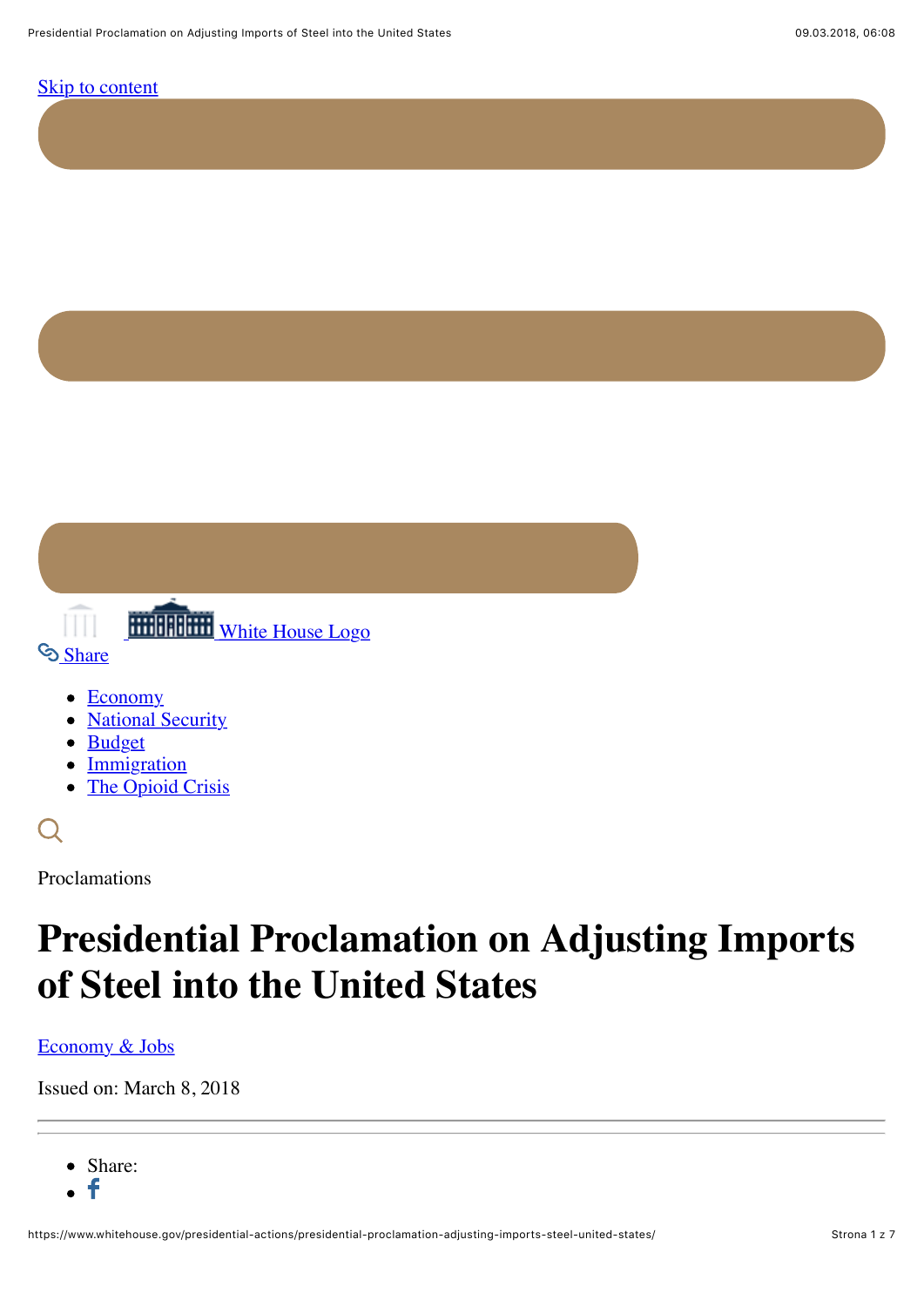$\bullet$  G

## **[All News](https://www.whitehouse.gov/news/)**

1. On January 11, 2018, the Secretary of Commerce (Secretary) transmitted to me a report on his investigation into the effect of imports of steel mill articles (steel articles) on the national security of the United States under section 232 of the Trade Expansion Act of 1962, as amended (19 U.S.C. 1862).

2. The Secretary found and advised me of his opinion that steel articles are being imported into the United States in such quantities and under such circumstances as to threaten to impair the national security of the United States. The Secretary found that the present quantities of steel articles imports and the circumstances of global excess capacity for producing steel are "weakening our internal economy," resulting in the persistent threat of further closures of domestic steel production facilities and the "shrinking [of our] ability to meet national security production requirements in a national emergency." Because of these risks and the risk that the United States may be unable to "meet [steel] demands for national defense and critical industries in a national emergency," and taking into account the close relation of the economic welfare of the Nation to our national security, see 19 U.S.C. 1862(d), the Secretary concluded that the present quantities and circumstances of steel articles imports threaten to impair the national security as defined in section 232 of the Trade Expansion Act of 1962, as amended.

3. In reaching this conclusion, the Secretary considered the previous U.S. Government measures and actions on steel articles imports and excess capacity, including actions taken under Presidents Reagan, George H.W. Bush, Clinton, and George W. Bush. The Secretary also considered the Department of Commerce's narrower investigation of iron ore and semi-finished steel imports in 2001, and found the recommendations in that report to be outdated given the dramatic changes in the steel industry since 2001, including the increased level of global excess capacity, the increased level of imports, the reduction in basic oxygen furnace facilities, the number of idled facilities despite increased demand for steel in critical industries, and the potential impact of further plant closures on capacity needed in a national emergency.

4. In light of this conclusion, the Secretary recommended actions to adjust the imports of steel articles so that such imports will not threaten to impair the national security. Among those recommendations was a global tariff of 24 percent on imports of steel articles in order to reduce imports to a level that the Secretary assessed would enable domestic steel producers to use approximately 80 percent of existing domestic production capacity and thereby achieve long-term economic viability through increased production. The Secretary has also recommended that I authorize him, in response to specific requests from affected domestic parties, to exclude from any adopted import restrictions those steel articles for which the Secretary determines there is a lack of sufficient U.S. production capacity of comparable products, or to exclude steel articles from such restrictions for specific national security-based considerations.

5. I concur in the Secretary's finding that steel articles are being imported into the United States in such quantities and under such circumstances as to threaten to impair the national security of the United States, and I have considered his recommendations.

6. Section 232 of the Trade Expansion Act of 1962, as amended, authorizes the President to adjust the imports of an article and its derivatives that are being imported into the United States in such quantities or under such circumstances as to threaten to impair the national security.

7. Section 604 of the Trade Act of 1974, as amended (19 U.S.C. 2483), authorizes the President to embody in the Harmonized Tariff Schedule of the United States (HTSUS) the substance of acts affecting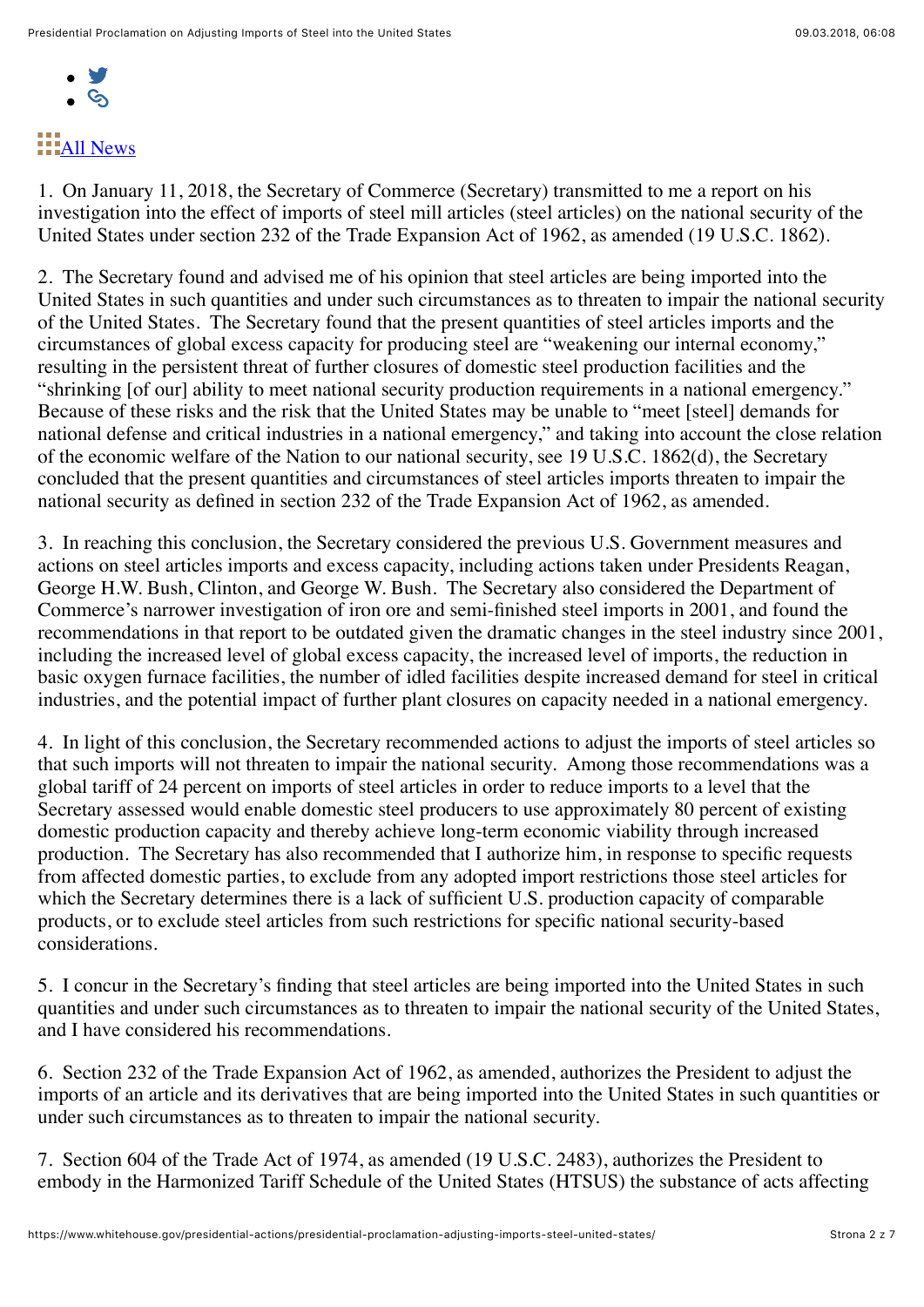import treatment, and actions thereunder, including the removal, modification, continuance, or imposition of any rate of duty or other import restriction.

8. In the exercise of these authorities, I have decided to adjust the imports of steel articles by imposing a 25 percent ad valorem tariff on steel articles, as defined below, imported from all countries except Canada and Mexico. In my judgment, this tariff is necessary and appropriate in light of the many factors I have considered, including the Secretary's report, updated import and production numbers for 2017, the failure of countries to agree on measures to reduce global excess capacity, the continued high level of imports since the beginning of the year, and special circumstances that exist with respect to Canada and Mexico. This relief will help our domestic steel industry to revive idled facilities, open closed mills, preserve necessary skills by hiring new steel workers, and maintain or increase production, which will reduce our Nation's need to rely on foreign producers for steel and ensure that domestic producers can continue to supply all the steel necessary for critical industries and national defense. Under current circumstances, this tariff is necessary and appropriate to address the threat that imports of steel articles pose to the national security.

9. In adopting this tariff, I recognize that our Nation has important security relationships with some countries whose exports of steel articles to the United States weaken our internal economy and thereby threaten to impair the national security. I also recognize our shared concern about global excess capacity, a circumstance that is contributing to the threatened impairment of the national security. Any country with which we have a security relationship is welcome to discuss with the United States alternative ways to address the threatened impairment of the national security caused by imports from that country. Should the United States and any such country arrive at a satisfactory alternative means to address the threat to the national security such that I determine that imports from that country no longer threaten to impair the national security, I may remove or modify the restriction on steel articles imports from that country and, if necessary, make any corresponding adjustments to the tariff as it applies to other countries as our national security interests require.

10. I conclude that Canada and Mexico present a special case. Given our shared commitment to supporting each other in addressing national security concerns, our shared commitment to addressing global excess capacity for producing steel, the physical proximity of our respective industrial bases, the robust economic integration between our countries, the export of steel articles produced in the United States to Canada and Mexico, and the close relation of the economic welfare of the United States to our national security, see 19 U.S.C. 1862(d), I have determined that the necessary and appropriate means to address the threat to the national security posed by imports of steel articles from Canada and Mexico is to continue ongoing discussions with these countries and to exempt steel articles imports from these countries from the tariff, at least at this time. I expect that Canada and Mexico will take action to prevent transshipment of steel articles through Canada and Mexico to the United States.

11. In the meantime, the tariff imposed by this proclamation is an important first step in ensuring the economic viability of our domestic steel industry. Without this tariff and satisfactory outcomes in ongoing negotiations with Canada and Mexico, the industry will continue to decline, leaving the United States at risk of becoming reliant on foreign producers of steel to meet our national security needs — a situation that is fundamentally inconsistent with the safety and security of the American people. It is my judgment that the tariff imposed by this proclamation is necessary and appropriate to adjust imports of steel articles so that such imports will not threaten to impair the national security as defined in section 232 of the Trade Expansion Act of 1962, as amended.

Now, Therefore, I, Donald J. Trump, President of the United States of America, by the authority vested in me by the Constitution and the laws of the United States of America, including section 301 of title 3, United States Code, section 604 of the Trade Act of 1974, as amended, and section 232 of the Trade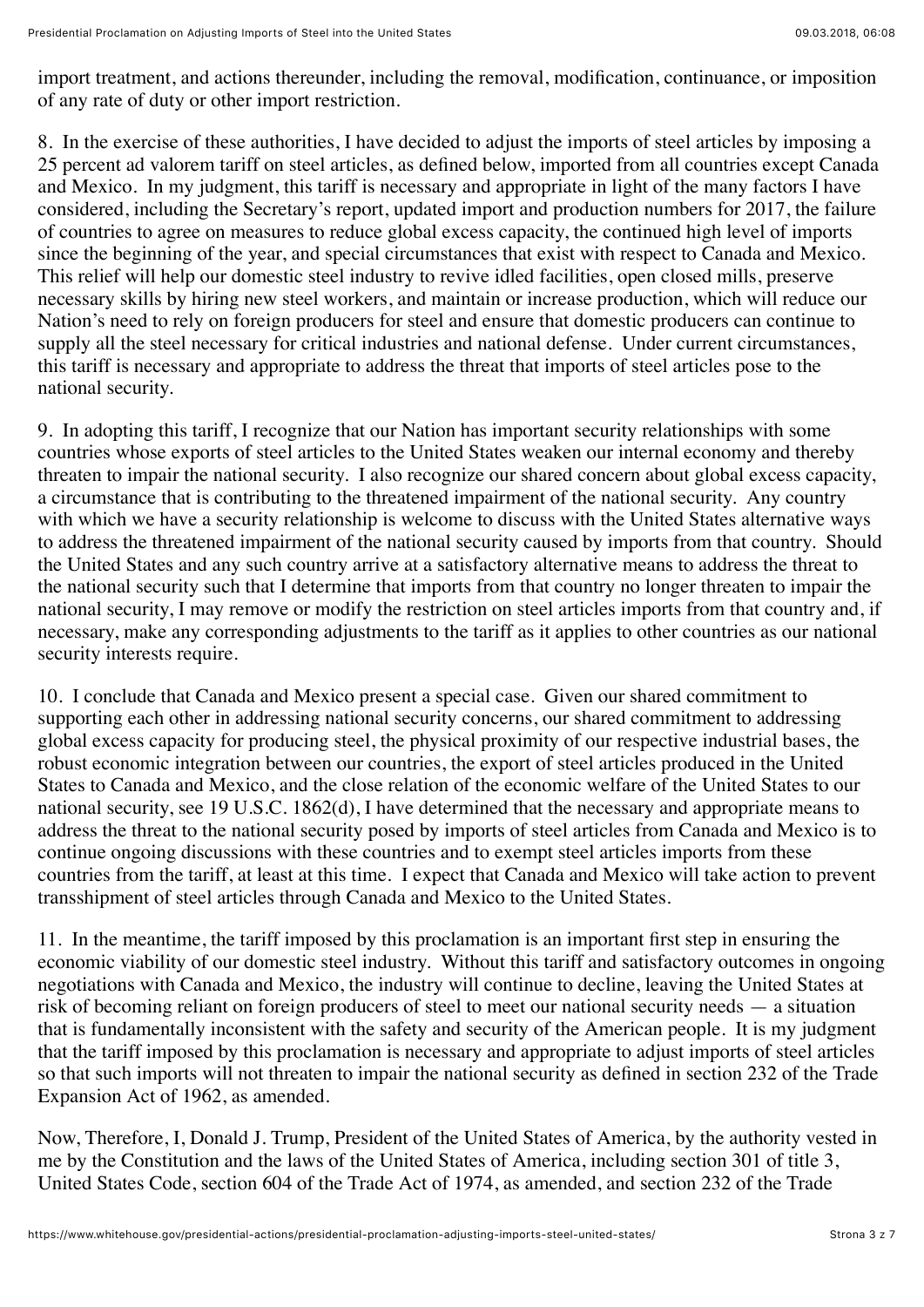Expansion Act of 1962, as amended, do hereby proclaim as follows:

(1) For the purposes of this proclamation, "steel articles" are defined at the Harmonized Tariff Schedule (HTS) 6-digit level as: 7206.10 through 7216.50, 7216.99 through 7301.10, 7302.10, 7302.40 through 7302.90, and 7304.10 through 7306.90, including any subsequent revisions to these HTS classifications.

(2) In order to establish increases in the duty rate on imports of steel articles, subchapter III of chapter 99 of the HTSUS is modified as provided in the Annex to this proclamation. Except as otherwise provided in this proclamation, or in notices published pursuant to clause 3 of this proclamation, all steel articles imports specified in the Annex shall be subject to an additional 25 percent ad valorem rate of duty with respect to goods entered, or withdrawn from warehouse for consumption, on or after 12:01 a.m. eastern daylight time on March 23, 2018. This rate of duty, which is in addition to any other duties, fees, exactions, and charges applicable to such imported steel articles, shall apply to imports of steel articles from all countries except Canada and Mexico.

(3) The Secretary, in consultation with the Secretary of State, the Secretary of the Treasury, the Secretary of Defense, the United States Trade Representative (USTR), the Assistant to the President for National Security Affairs, the Assistant to the President for Economic Policy, and such other senior Executive Branch officials as the Secretary deems appropriate, is hereby authorized to provide relief from the additional duties set forth in clause 2 of this proclamation for any steel article determined not to be produced in the United States in a sufficient and reasonably available amount or of a satisfactory quality and is also authorized to provide such relief based upon specific national security considerations. Such relief shall be provided for a steel article only after a request for exclusion is made by a directly affected party located in the United States. If the Secretary determines that a particular steel article should be excluded, the Secretary shall, upon publishing a notice of such determination in the Federal Register, notify Customs and Border Protection (CBP) of the Department of Homeland Security concerning such article so that it will be excluded from the duties described in clause 2 of this proclamation. The Secretary shall consult with CBP to determine whether the HTSUS provisions created by the Annex to this proclamation should be modified in order to ensure the proper administration of such exclusion, and, if so, shall make such modification to the HTSUS through a notice in the Federal Register.

(4) Within 10 days after the date of this proclamation, the Secretary shall issue procedures for the requests for exclusion described in clause 3 of this proclamation. The issuance of such procedures is exempt from Executive Order 13771 of January 30, 2017 (Reducing Regulation and Controlling Regulatory Costs).

(5) (a) The modifications to the HTSUS made by the Annex to this proclamation shall be effective with respect to goods entered, or withdrawn from warehouse for consumption, on or after 12:01 a.m. eastern daylight time on March 23, 2018, and shall continue in effect, unless such actions are expressly reduced, modified, or terminated.

(b) The Secretary shall continue to monitor imports of steel articles and shall, from time to time, in consultation with the Secretary of State, the Secretary of the Treasury, the Secretary of Defense, the USTR, the Assistant to the President for National Security Affairs, the Assistant to the President for Economic Policy, the Director of the Office of Management and Budget, and such other senior Executive Branch officials as the Secretary deems appropriate, review the status of such imports with respect to the national security. The Secretary shall inform the President of any circumstances that in the Secretary's opinion might indicate the need for further action by the President under section 232 of the Trade Expansion Act of 1962, as amended. The Secretary shall also inform the President of any circumstance that in the Secretary's opinion might indicate that the increase in duty rate provided for in this proclamation is no longer necessary.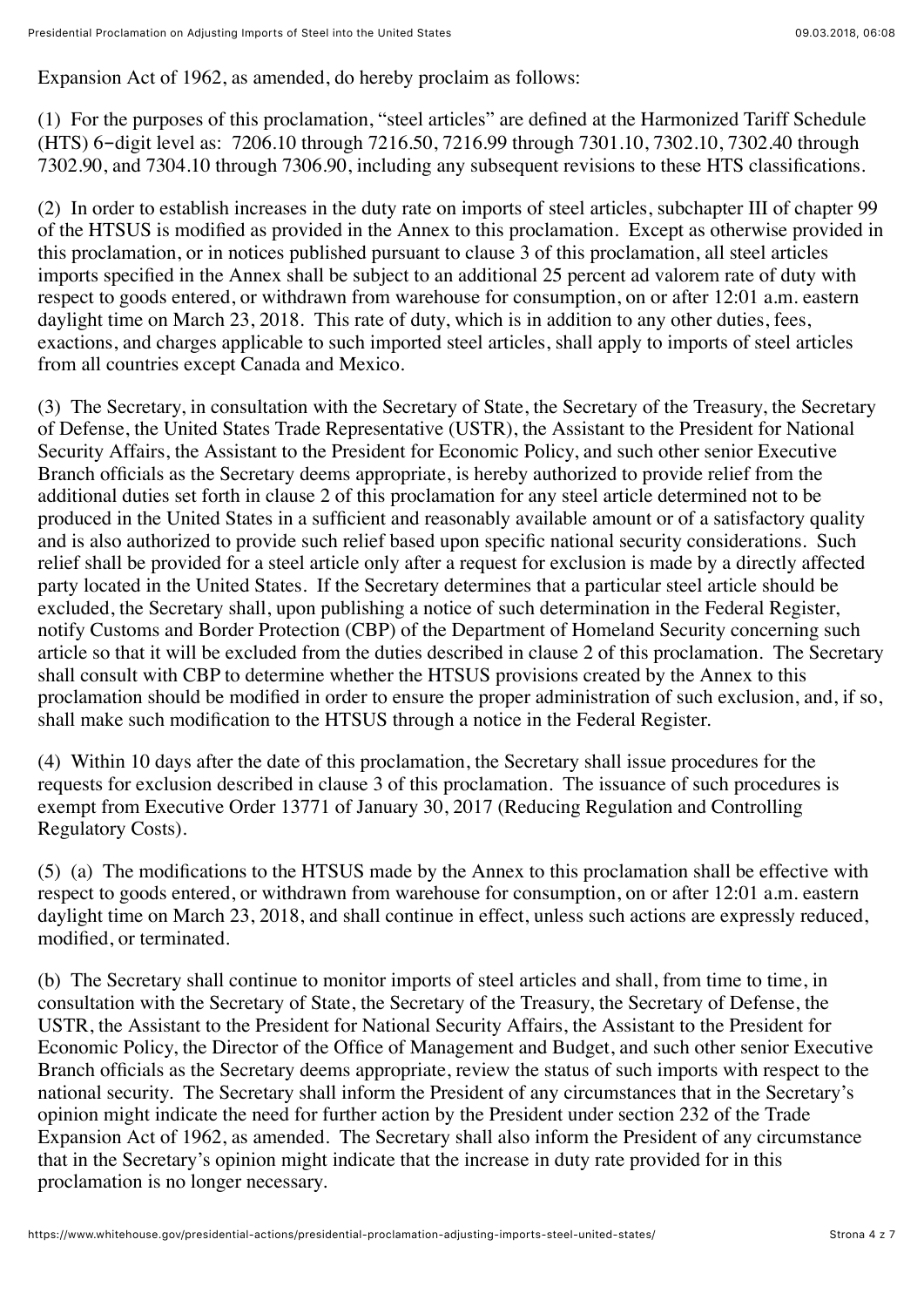(6) Any provision of previous proclamations and Executive Orders that is inconsistent with the actions taken in this proclamation is superseded to the extent of such inconsistency.

IN WITNESS WHEREOF, I have hereunto set my hand this

eighth day of March, in the year of our Lord two thousand eighteen, and of the Independence of the United States of America the two hundred and forty-second.

## DONALD J. TRUMP

The White House

- [Live](https://www.whitehouse.gov/live/)
- [Jobs](https://apply.whitehouse.gov/)
- [Get Involved](https://www.whitehouse.gov/get-involved/)
- [Copyright Policy](https://www.whitehouse.gov/copyright/)
- **[Privacy Policy](https://www.whitehouse.gov/privacy-policy/)**  $\bullet$
- **[Twitter](https://twitter.com/whitehouse)**  $\bullet$
- [Facebook](https://www.facebook.com/WhiteHouse/)  $\bullet$
- [Instagram](https://www.instagram.com/whitehouse/)
- [Contact](https://www.whitehouse.gov/contact/)

X

- [News](https://www.whitehouse.gov/news/)  $\bullet$
- [Issues](https://www.whitehouse.gov/issues/)
- [The Administration](https://www.whitehouse.gov/the-trump-administration/)
- [About The White House](https://www.whitehouse.gov/about-the-white-house/)  $\bullet$
- [Get Involved](https://www.whitehouse.gov/get-involved/)  $\bullet$
- **[Economy](https://www.whitehouse.gov/issues/economy-jobs/)**  $\bullet$
- **[National Security](https://www.whitehouse.gov/issues/national-security-defense/)**  $\bullet$
- [Budget](https://www.whitehouse.gov/issues/budget-spending/)  $\bullet$
- [Immigration](https://www.whitehouse.gov/issues/immigration/)  $\bullet$
- [The Opioid Crisis](https://www.whitehouse.gov/opioids/)  $\bullet$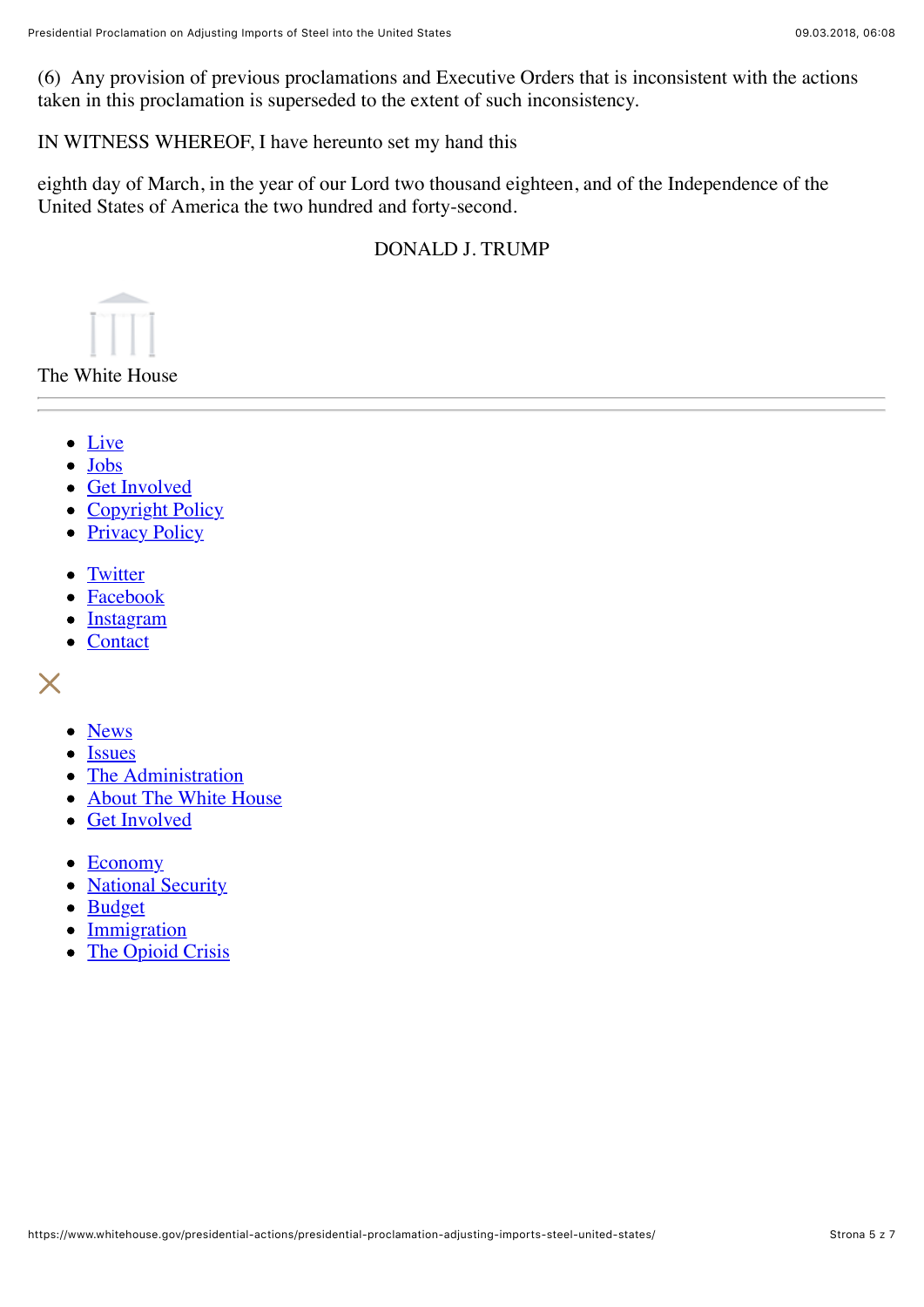## m